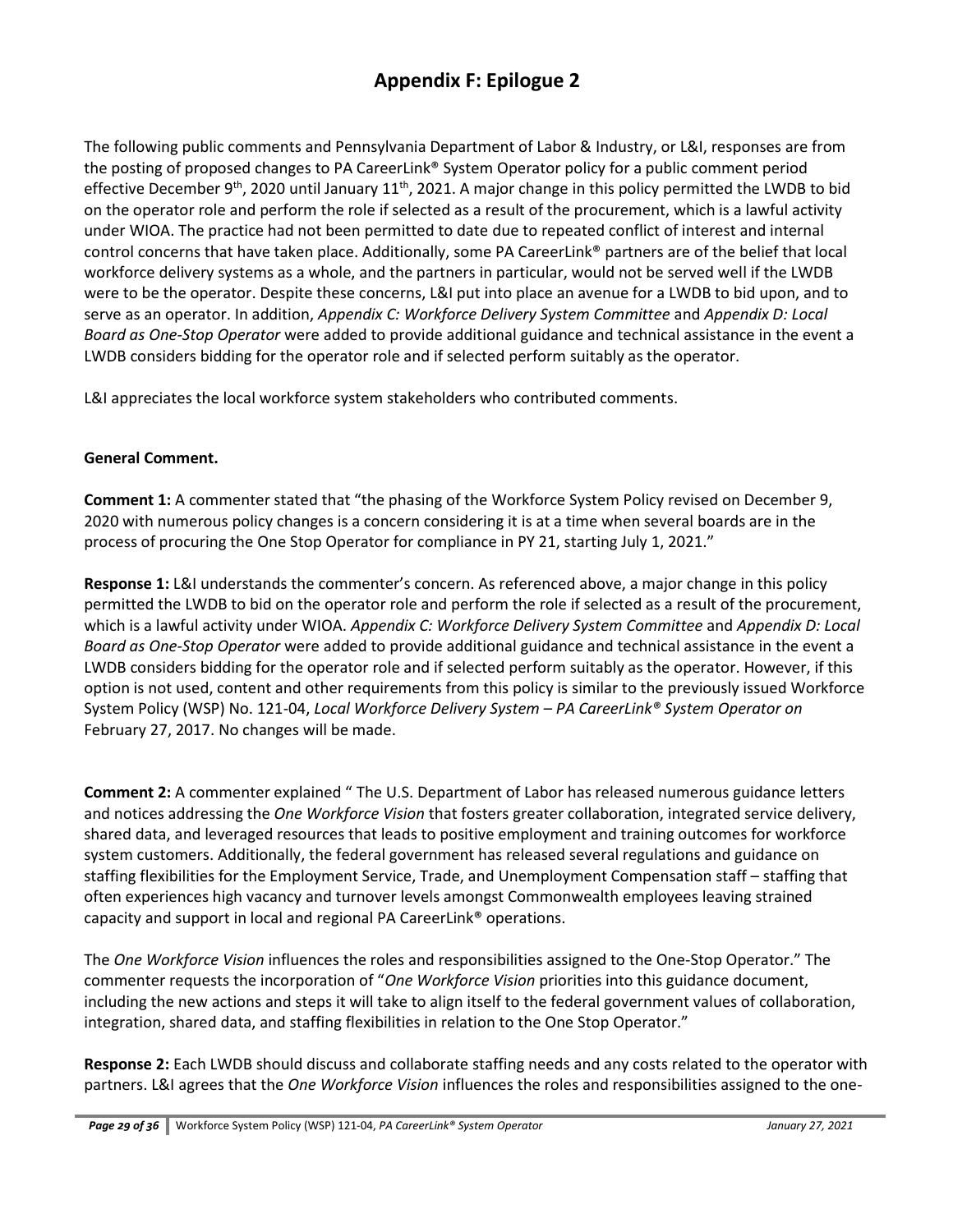stop operator: however, L&I notes the current draft's vision and policy as written is further strengthened by TEN 13-20. For example, the expanded list of roles the operator can be assigned is in alignment with TEN 13-20; therefore, no changes are warranted.

**Comment 3:** A commenter requested "the incorporation of clear and concise state responsibilities for policy guidance and timeline requirements related to the Operator. The timeliness of requirements being communicated to the Local Workforce Development Boards is critical to draft and develop quality relevant procurement solicitations in accordance with Department requirements."

**Response 3:** Thank you for your comment. L&I agrees that communicating updated policies as soon as possible, especially when major or multiple policy changes occur, is directly related to LWDBs' success with implementing policy changes. While L&I understands that some LWDBs are in the process of procuring the One Stop Operator for compliance in PY 21, starting July 1, 2021, as noted earlier in this epilogue, the major change in this policy permits a LWDB to bid on the operator role and perform the role if selected as a result of the procurement.

If this option is not used, content and other requirements from this policy is similar to the previously issued Workforce System Policy (WSP) No. 121-04, Local Workforce Delivery System – PA CareerLink® System Operator on February 27, 2017.

### **Page 4. Who may be an operator in the PA CareerLink® Service Delivery System, section I**

*The operator must be either an entity (public, private, or nonprofit) or a consortium of entities. If the consortium of entities is one of the one-stop partners, it must at a minimum, include three (3) or more of the required one‐ stop partners of demonstrated effectiveness as described in WIOA section 678.400. All entities must sign the contract between the LWDB and the selected operator.*

**Comment:** A commenter stated, "if the LWDB seeks out Operators composed of One-Stop Partners, due to their knowledge and self-interest in meeting and achieving their respective performance goals, in what way are the interests of the CareerLink system in a LWDA served by unnecessarily increasing the shared costs of the Operator and therefore reducing funding available to cover operations and customer services.

Furthermore, based on the record of performance by CareerLink Operators since the inception of the WIOA in 2017, what need is there to place additional restrictions and costs on the procurement process for CareerLink Operators?"

**Response:** In accordance with WIOA section 679.430, local organizations often function simultaneously in a variety of roles, including one-stop operator and direct provider of services. Any organization that has been selected or otherwise designated to perform more than one of these functions must develop a written agreement with the LWDB and CEO to clarify how the organization will carry out its responsibilities while demonstrating compliance with WIOA and corresponding regulations, relevant Office of Management and Budget circulars, and the State's conflict of interest policy.

Operator shared service costs must be allocated according to the proportion of benefit received by each of the partners, consistent with the Federal law authorizing the partner's program, and consistent with all other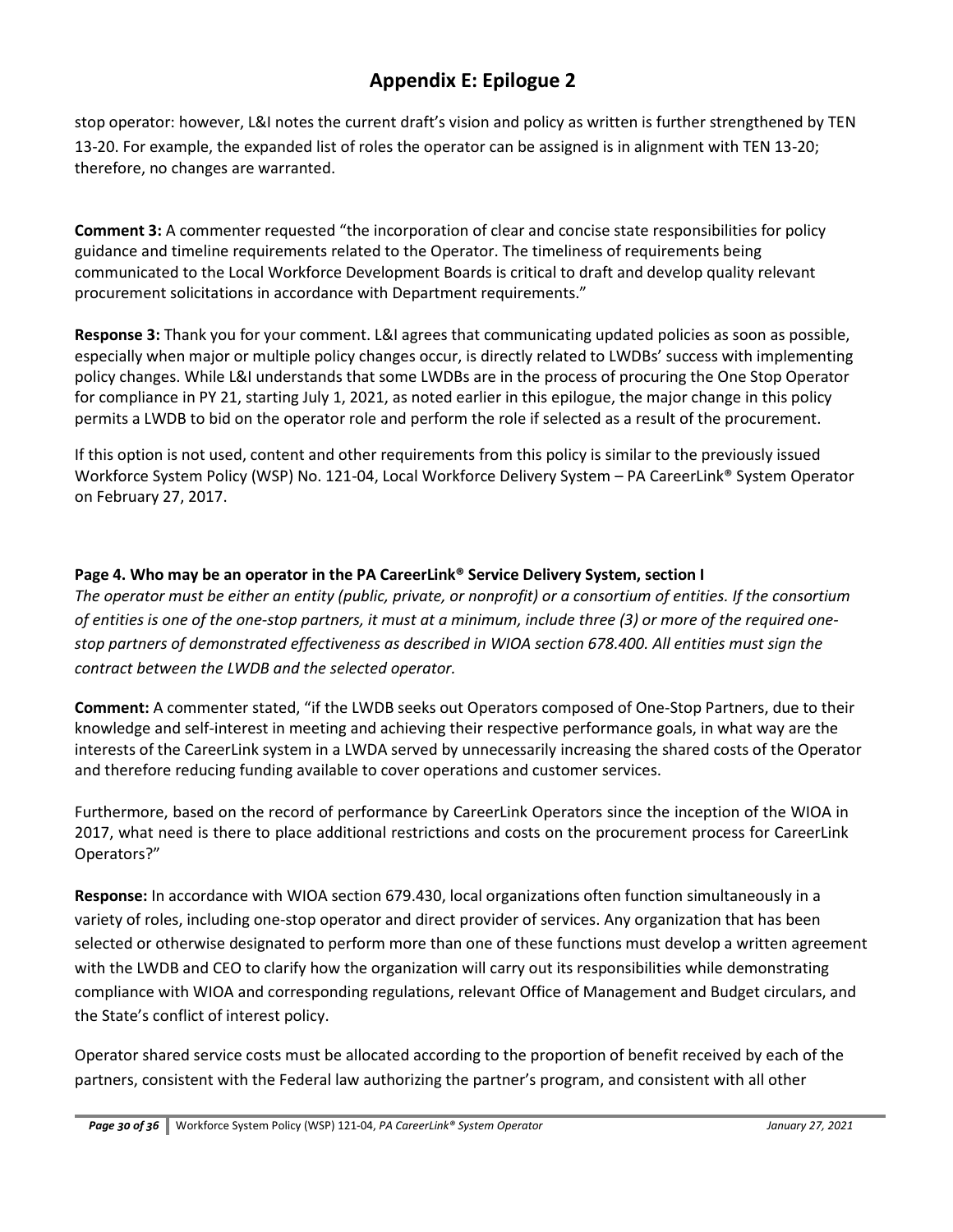applicable legal requirements, including Federal cost principles found in the Uniform Guidance or any corresponding similar regulation or ruling requiring that costs are reasonable, necessary and allocable.

In other words, each LWDB determines the composition of the required procured operator. The entity that drafts the procurement is assigned the cost; each cost is associated to that entity's choice. If costs are a concern, a LWDB does not need to select a consortium of entities to serve as an operator. No changes will be made in this section.

#### **Page 5. Roles, Responsibilities and Limitations of the Operator, subsection I, last paragraph.**

*To help ensure the coordination of program services, the operator is charged with the functional supervision of one-stop service locations. This may take the form of a service location manager (i.e. Site Administrator) or other means as determined effective. See subsection titled: Additional Role – Managing PA CareerLink® Service Delivery Operations for more information.*

**Comment 1:** A commenter recommended including a definition of "functional supervision" to clarify the level of authority permitted to the Operator.

**Response:** The minimum requirements of the operator are determined by the local workforce board's vision of the local area's one-stop center requirements for program service coordination and other defined roles. The lawful role of the one-stop operator is the coordination of services. Workforce development practice has led to the development of the conceptual role of "functional supervision" allowing the operator to oversee the day-today operations of PA CareerLink® staff including co-located program partners staff and operator staff (e.g., site administrator, front desk staff, security guards, etc.). The "functional supervision" role allows for greater onestop center staffing efficiencies and service integration. L&I believes further defining the operator's "functional supervision" role may hinder a LWDB's flexibility to achieve a board's vision of how the local area's one-stop center(s) may operate. Therefore, no changes will be made.

**Comment 2:** A commenter requested "clarification and/or re-drafting of the Operator's authority to ensure that the Operator does not act beyond its authority as outlined in its locally procured contract."

**Response 2:** L&I respectfully disagrees that further clarification is necessary. The section *Roles, Responsibilities and Limitations of the Operator*, on page five (5), outlines the operator's authority appropriately. L&I will provide further technical assistance upon request.

#### **Page 8. Limitations, bullets 5, 6, and 8**

*The operator may not perform the following functions:*

- *Negotiate local and/or regional performance accountability measures*
- *Convene system stakeholders to assist in the development of WIOA plans*
- *LWDBs that serve as the operator will have additional limitations imposed*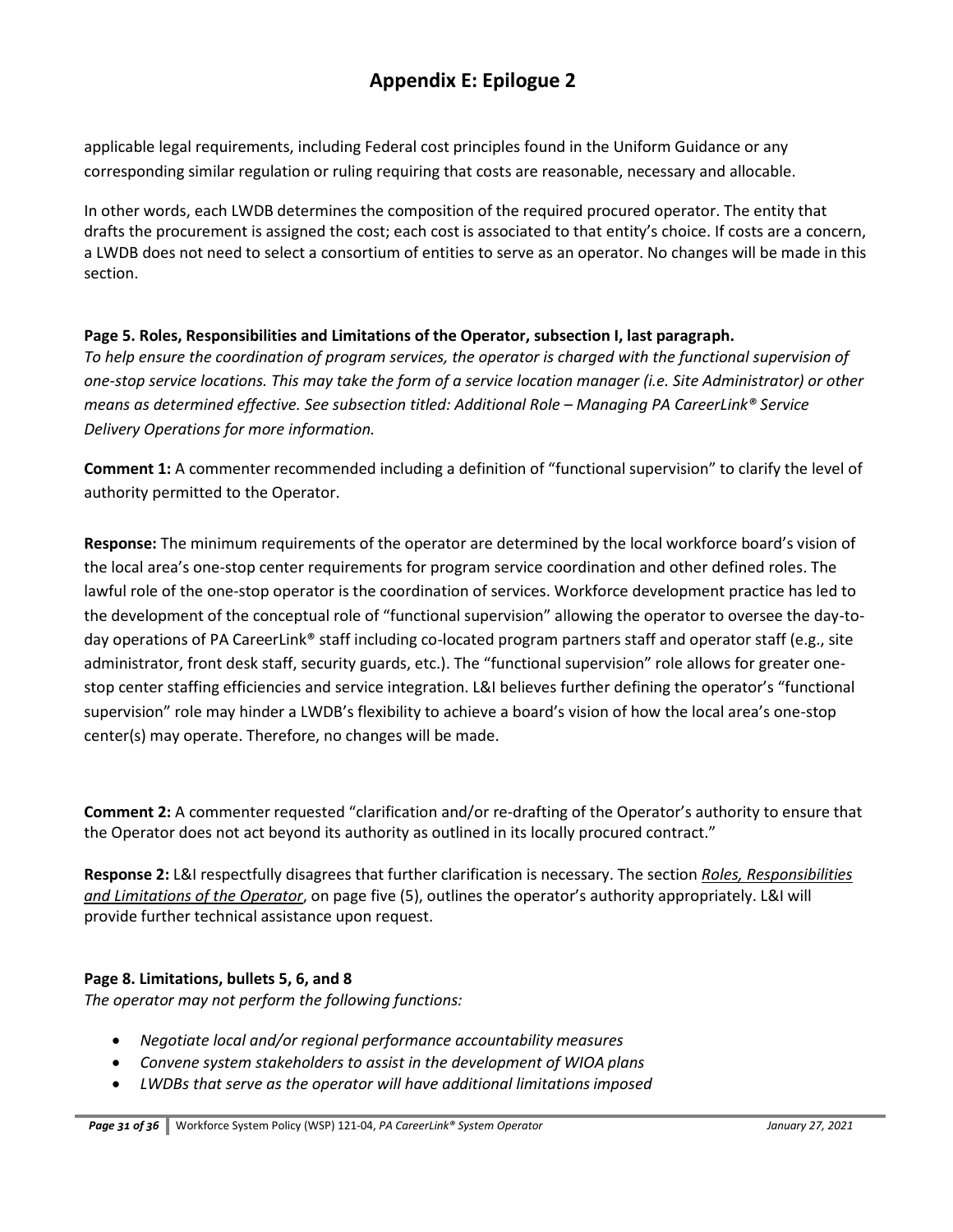**Comment:** A commenter noted that there is "language regarding this option which indicates a LWDB Operator could not participate in performance negotiations, the development of WIOA Regional and Local Plans, and other unspecified restrictions."

**Response:** L&I respectfully disagrees. The referenced limitations are specific to a one-stop operator, not when a LWDB is selected as the operator. As referenced in TEGL 15-16, one-stop operators may not perform the following functions: convene system stakeholders to assist in the development of the local plan; prepare and submit local plans (as required under WIOA sec. 107); be responsible for oversight of itself; manage or significantly participate in the competitive selection process for one-stop operators; select or terminate onestop operators, career service providers, and youth providers; negotiate local performance accountability measures; or develop and submit budgets for activities of the Local WDB in the Local Area.

When the entity serving as the one-stop operator is also serving in a different role within the one-stop delivery system (as, for example, when a Local WDB serves as the one-stop operator), the one-stop operator may perform some or all of these functions, but only if it has established sufficient firewalls and conflict of interest policies and procedures as described in TEGL 15-16's section 11.

Appendix C: Workforce Delivery System (WDS) Committee provides an avenue for a LWDB operator to use this committee to collaborate and participate in WIOA regional and local area planning; review partner or service provider program goals and outcomes, local area performance accountability reports and other information to help gauge workforce delivery system efficacy. No changes will be made to this section.

### **Page 8. Oversight and Monitoring, 1st paragraph**

*If a local board is selected as the one-stop operator, an outside entity or state agency must conduct the monitoring and report the monitoring results to the CEO in the local area.*

**Comment:** A commenter wrote, "the requirement to procure a separate entity to conduct monitoring of the LWDB would entail extra costs outside of the normal monitoring responsibilities of the LWDB."

**Response:** The LWDB must monitor the one-stop operator, but it cannot monitor itself. TEGL 15-16 explains that when a LWDB is the one-stop operator, there is an inherent conflict of interest in that the LWDB cannot effectively monitor itself. In such circumstances an outside agency, or a State agency, must conduct the monitoring and report the monitoring results to the CEO. All monitoring must be in accordance with the Uniform Guidance, 2 CFR part 200, and 2 CFR part 2900.

In cases where a LWDB desires to be the operator, WIOA requires the LWDB be held responsible and liable for all procurement-related costs that arise due to the LWDB participating in the procurement process. L&I agrees and acknowledges that there are additional costs associated with bidding for the operator role and continuing cost if the LWDB is selected as an operator. The LWDB is held solely responsible and liable for costs that arise due to the LWDB's acceptance of performing the roles, responsibilities and duties of the operator and not being able to perform the duties normally accorded the LWDB.

However, LWDBs have flexibility determining the funding source(s) to support the operator (e.g., shared cost spread among all partners, local government general revenue and/or philanthropic sources). LWDB(s) have the responsibility of operator procurement and evaluation. LWDB(s) are responsible for the costs/expenses incurred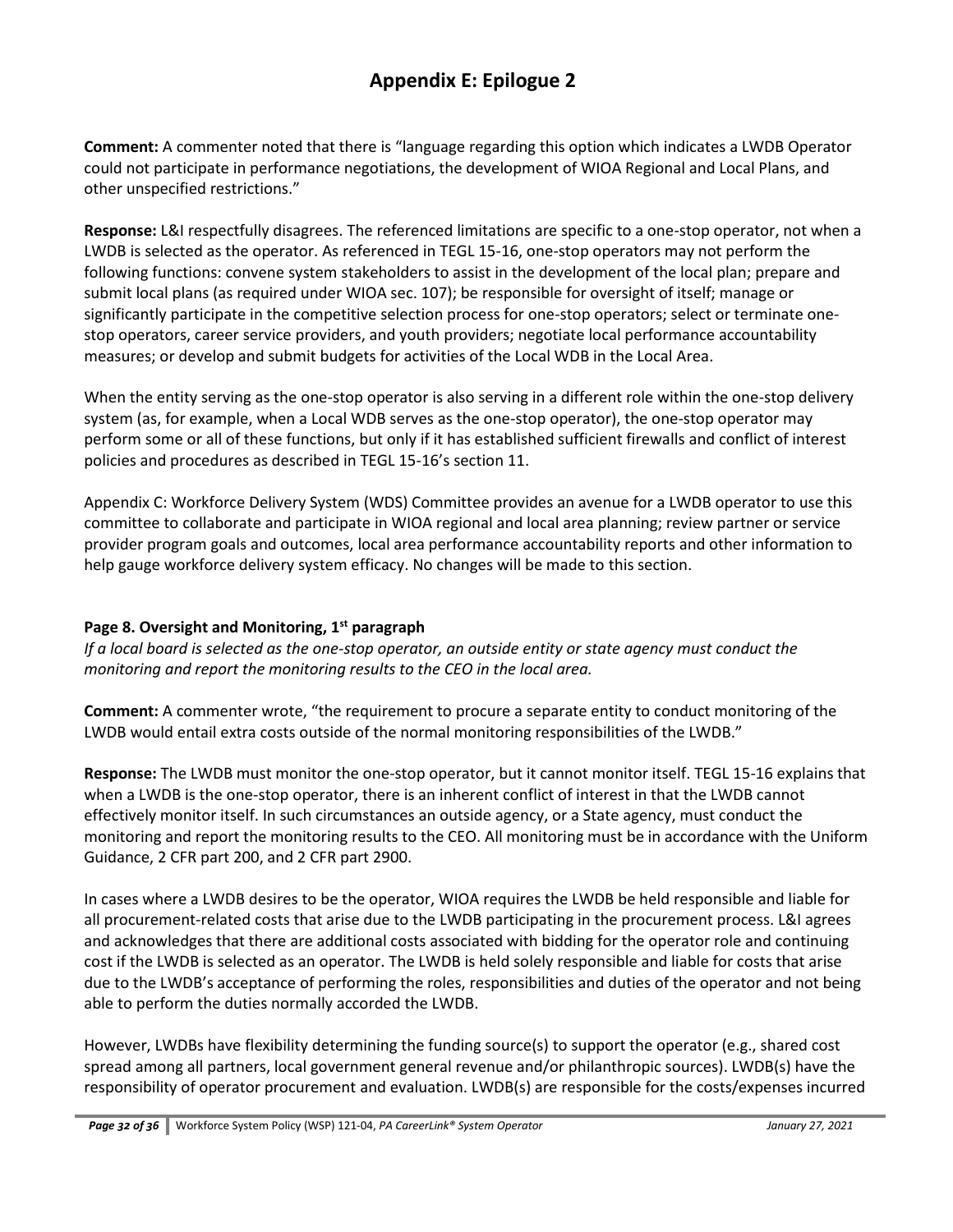which may derive from procurement and evaluation processes, LWDB staff salary and expenses, and third-party involvement in the procurement. LWDB's should reference L&I's Workforce System Policy (WSP) No. 03-2015, Financial Management Policy and its attached FMG's Chapter 10: Procurement for additional information or contact BWDA Fiscal Services unit for additional guidance. No changes will be made in this section.

#### **Page 14. Appendix B, Operator Costs, bullet 4**

• *The possibility of a purely "non-financial" operator does not exist; however, the LWDB may consider options to achieve the lowest operator cost possible given the goals and strategies the LWDB desires to implement. LWDBs control the cost of an entity serving in the capacity of an operator by determiningthe scope of the operator's roles and responsibilities. A cost reduction strategy that may be used, in part, is the proposed employment of one-stop partner "in-kind" contributions to help fund the operator.*

**Comment 1:** A comment stated, "since Non-Financial Agreements for Operators are not allowable, how the LWDB would charge itself for the costs associated with such an arrangement is difficult to envision."

**Response 1:** LWDB's should reference L&I's Workforce System Policy (WSP) No. 03-2015, Financial Management Policy and its attached FMG's Chapter 10: Procurement for additional information or contact BWDA Fiscal Services unit for additional guidance. No changes will be made in this section.

**Comment 2:** A commenter noted, **"**the revised policy states that RFP's with no funding or nominal funding are not allowed. No criteria are listed as to how a LWDB can determine if the funding the Board feels is sufficient to cover the costs of the Operator will be deemed nominal by any review conducted by the Department. This uncertainty interferes with the authority granted to the LWDB to determine the scope of the responsibilities they expect the Operator to perform. At the same time, the policy allows the LWDB to control Operator Costs by considering one-stop partner "in-kind" contributions to help fund the Operator. There is no need to interfere in the LWDB's determination of the costs they believe are sufficient relative to the responsibilities of the Operator. The reference to nominal costs should be removed from the policy."

**Response 2:** The referenced section is in alignment with language used in the previously issued Workforce System Policy (WSP) No. 121-04, *Local Workforce Delivery System – PA CareerLink® System Operator on* February 27, 2017, Section E, *Operator Costs*:

*WIOA mandates the competitive procurement of the one-stop operator and offers flexibility for funding the one-stop operator. Because of the nature of the roles and responsibilities associated with an operator, WIOA presumes there are costs associated with such an entity. The possibility of a purely 'non-financial' operator does not exist; however, the local board may consider options to achieve the lowest operator cost possible given the goals and strategies the board desires to implement. Local boards control the cost of an entity serving in the capacity of an operator by determining the scope of the one-stop operator's roles and responsibilities. A cost reduction strategy that may be used, in part, is the proposed employment of one-stop partner 'in-kind' contributions to help fund the operator.*

In addition, on May 3, 2017, the Employment and Training Administration (ETA) issued *'Competitive Procurement of a One-Stop Operator and Various Entity Roles - Additional [FAQs](https://doleta.gov/wioa/FAQs.cfm)'* [\[https://doleta.gov/wioa/FAQs.cfm\]](https://doleta.gov/wioa/FAQs.cfm) relative to the procurement of the operator. In that document, the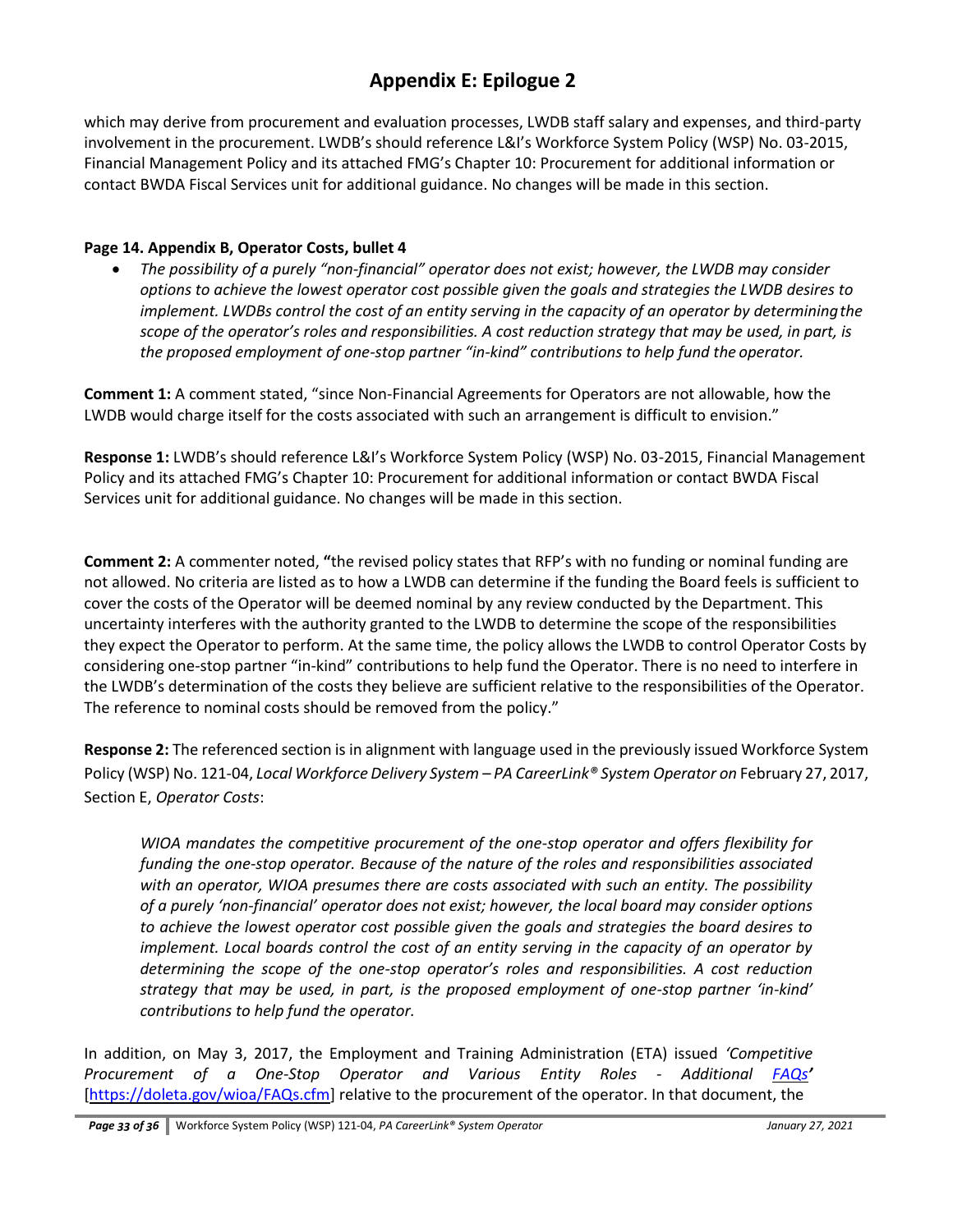following question was asked and answered:

### *Can a Local Board issue a Request for Proposal (RFP) or Invitation for Bid (IFB) that does not include any funding?*

*No. A local workforce development board (WDB) (or State WDB, in the case of single-area states) cannot issue a request for proposal (RFP) or invitation for bid (IFB) that includes no funding, or only includes nominal funding. An RFP or IFB with no funding or nominal funding will restrict competition and will result in either no responses or a limited number of responses from entities already receiving Title I funds. Such an RFP or IFB would violate the prohibition on noncompetitive pricing practices under 2 CFR 200.319(a) and 29 CFR 97.36(c)(1)(iii).*

The May 3, 2017 ETA FAQ is clear and strengthens the originally posted WSP No. 121-04, Section E, Operator Costs, and current drafted policy in that local boards are not allowed to issue an RFP or IFB that includes "no fund" or "zero fund" conditions. No changes will be made in this section.

#### **Page 15. Bullet 6.**

• *The entity that claims employer of record status for employees assigned to and/or associated with the roles and responsibilities of the operator(s) must assume the costs, expenses and salary of the employee. It is noted all costs, expenses and salary of such employees are a shared cost within the local workforce delivery system.*

**Comment:** A commenter requested "further guidance on how to best establish employer-of-records for common operating staff in PA CareerLink® when all partners benefit from the staff time and responsibilities"

**Response:** Recognizing that program partners are responsible for the shared costs associated with each onestop center, the local area MOU provides the best means for local boards and partners to define and agree upon one-stop center operator staff who are required to fulfill the local board's vision of the operator's assigned roles and responsibilities. No further changes will be made in this section.

#### **Page 21. Appendix D, General**

*LWDBs must still compete to be the one-stop operator in the local area and meet mandatory competition*  requirements in 20 CFR §§ 678.605(c) and 678.615(a), if appropriate fire walls and conflict of interest policies and *procedures are in place. These policies and procedures must conform to the specifications of 20 CFR § 679.430 for demonstrating internal controls and preventing conflict of interest.*

**Comment:** A commenter noted, "the firewalls required to be in place between LWDB [and it's] staff and those responsible for Operator responsibilities would be an additional cost compared to other Operator Options.

The additional costs incurred for a LWDB to pursue this option would make it cost prohibitive compared to other entities and difficult to handle from an accounting standpoint. In effect these provisions would require the LWDB to duplicate some of its current responsibilities and costs to no practical end."

**Response:** WIOA final rules explains that a LWDB may be selected as a one-stop operator through successful procurement, in accordance with part 678, subpart D (see Joint WIOA Final Rule). When a LWDB is selected as a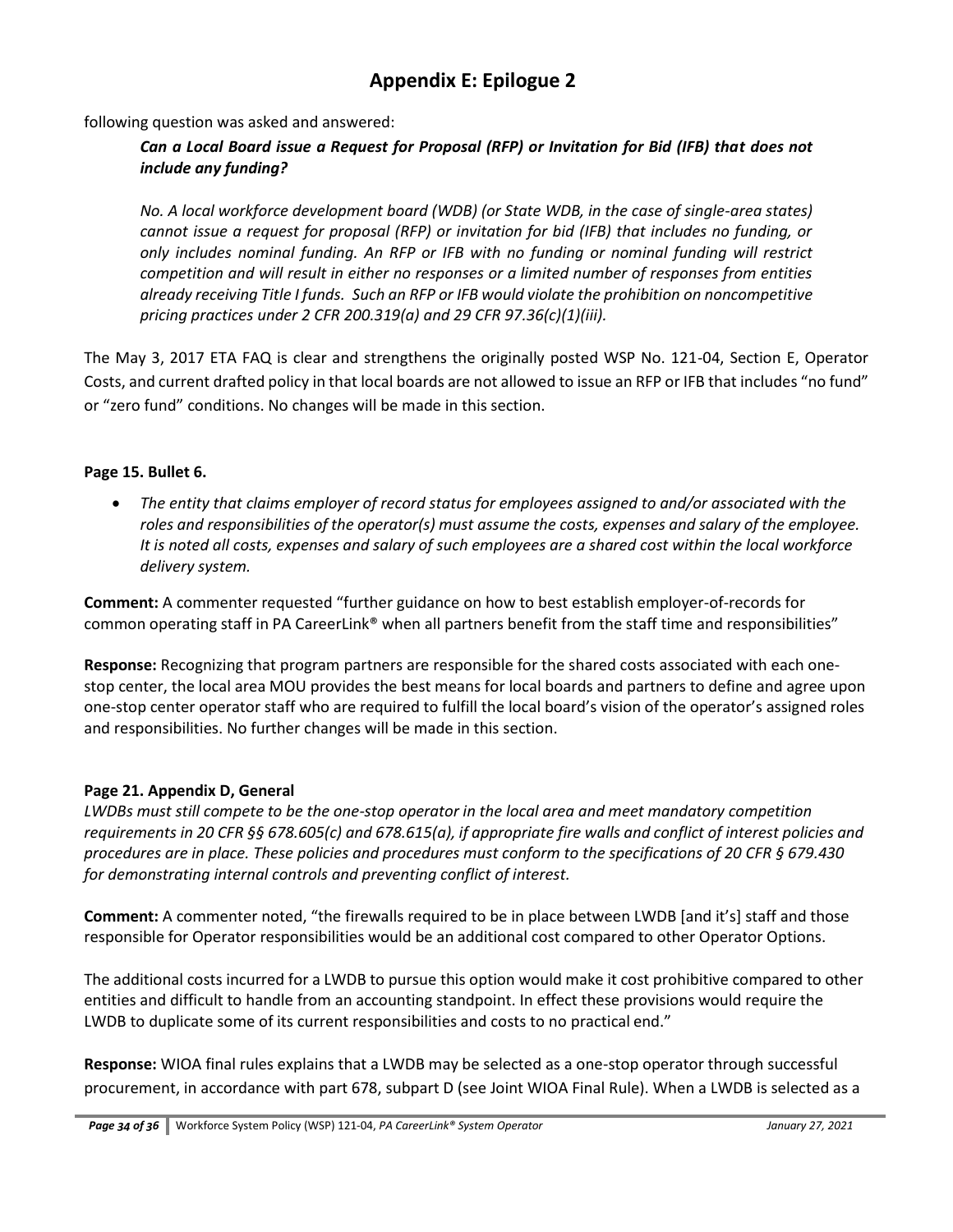one-stop operator through procurement, it must establish sufficient firewalls and conflict-of-interest policies and procedures that the Governor approves. These requirements will result in additional costs for the LWDB that are unavoidable per the dictates of WIOA regulations. No changes will be made in this section.

#### **Page 21. Appendix D, Stipulations, 1st paragraph.**

*The LWDB must secure a qualified third-party entity to conduct the full competitive procurement process including selection and contract negotiation*

**Comment:** A commenter stated, "the requirement for a third party to evaluate a proposal from the LWDB is impractical and with no guidance on what factors a third party would utilize in evaluating such a proposal."

**Response:** L&I respectfully disagrees. TEGL 15-16 explains that one way to avoid perceived or actual conflict of interest is to establish effective conflict of interest policies and maintain appropriate firewalls that apply when the Local WDB competes to be the one-stop operator. This may include the requirement for an outside entity, or third-party as referenced in the operator policy, to conduct the competition; the LWDB should identify an impartial or experienced party that is not connected to the LWDB to implement the full procurement process. For example, the Local WDB could contract with a separate and independent outside entity to conduct the competition. Outsourcing the entire process (including development of requirements, drafting the RFP or IFB, evaluation of proposals/bids, and identification of best entity) to an alternate entity would be the best practice in this circumstance to avoid a conflict of interest. These costs and activities would be allowable under WIOA.

TEGL 15-16 also defines the examination of the competition processes by an outside party. State WDBs and Local WDBs may opt to retain an outside entity to conduct an objective review of the competition process, or parts of the competition process, such as: whether the RFP/IFB was unduly restrictive or whether the selection process was properly and fairly conducted. Likewise, State WDBs and Local WDBs may opt to retain an outside entity to conduct an objective review of other aspects of the competition process, including a review of the entities selected as a one-stop operator, such as: past performance; compliance with Federal requirements and policies; financial systems; internal control framework; and policies to perform and manage the one-stop operator services in accordance with WIOA. Such a review of the competition process by an outside entity could help monitor whether the process remains equitable and transparent. The outside entity conducting such a review could be an independent organization, or a separate State agency, such as the office of the State auditor, or office of the State inspector general. If the results of the review process find weaknesses or barriers to effectively managing the competition or contract, the State agency and Local WDB must work together to establish special conditions/criteria to monitor those barriers and to achieve timely or effective resolution. No changes will be made in this section.

#### **Page 22. Appendix D, Governor's Request Letter Requirements, bullet 10, sub-bullet 1.**

o *The LWDB, as operator, may have paid staff to act as PA CareerLink® center site administrators only. The operator will solely be held responsible and liable for any other staff costs thereby absolving the state, its agencies and assignees, the PA Workforce Development Board, and all entities party to the local workforce delivery system Memorandum of Understanding, or MOU, from providing financial and other contributions to support additional operator staff.*